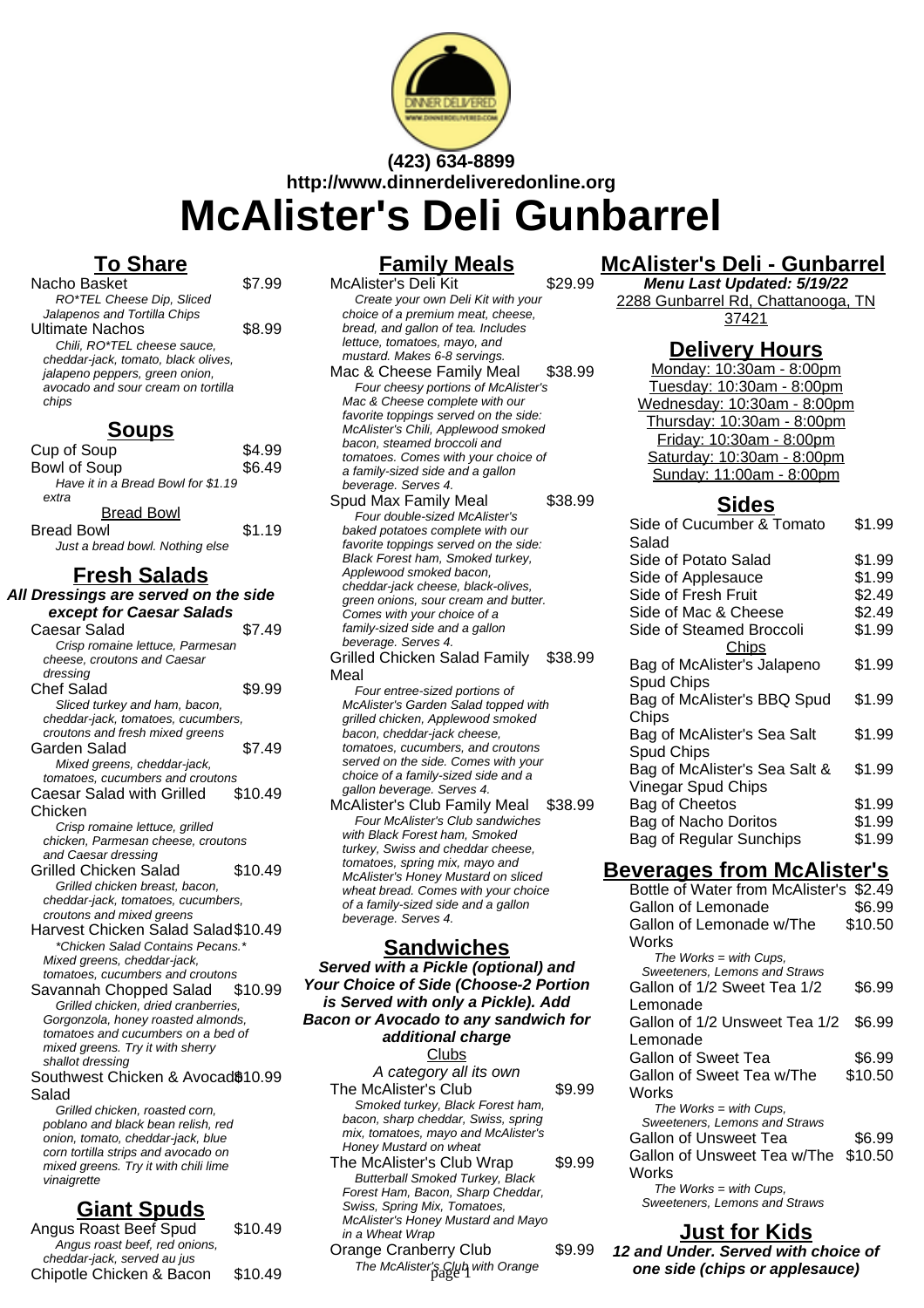#### Spud

Grilled chicken, bacon, cheddar-jack, chipotle ranch and green onions [Premium Entree] Justaspud \$6.49 with Sour Cream on the side. Add bacon for Cheddar-Jack for additional charge Spud Max  $$10.49$ Ham, Turkey, Bacon, Cheddar-Jack, Green Onions, Black Olives and Sour Cream Veggie Spud \$8.99 with spinach, broccoli, red onions, house roasted multicolored peppers and RO\*TEL cheese sauce Craft Your Own Spud Start with Justaspud (with Sour Cream on the Side). Add Bacon, RO\*TEL, or Chili, add Cheddar-Jack forRanch or Bleu Cheese for additional charge Craft Your Own Giant Spud \$7.79

#### **Choose 2**

**Choose 2 from the following: Half Shareable, Half Salad, Half Spud, Cup of Soup, or Half Sandwich. For Premium Entrees, add \$1.25** Choose 2 \$9.99

Premium Entree Options are \$1.25 extra. Premium Entrees are marked on the menu with this at the end of the description: [Premium Entree]

| Cranberry Sauce in place of Honey                                                                                                                                                                                             |         |
|-------------------------------------------------------------------------------------------------------------------------------------------------------------------------------------------------------------------------------|---------|
| Mustard<br>Grilled Chicken Club<br>The McAlister's Club with Grilled                                                                                                                                                          | \$10.99 |
| Chicken in place of Ham and Turkey<br>Angus Club<br>Black Angus Roast Beef, Bacon,                                                                                                                                            | \$10.99 |
| Sharp Cheddar, Swiss, Red Onions,<br>Spring Mix, Tomatoes, Horseradish<br>Sauce and Mayo on Wheat.<br>[Premium Entree]<br>King Club<br>Twice the ingredients of the<br>McAlister's Club on Country White.<br>[Premium Entree] | \$11.99 |
| <b>Craveable Classics</b><br>Ham & Cheese Melt<br>Black Forest ham, Swiss, mayo,<br>spicy brown mustard and tomato on                                                                                                         | \$8.99  |
| ciabatta<br>Four Cheese Griller<br>Provolone, Swiss, Cheddar,                                                                                                                                                                 | \$8.49  |
| Parmesan and Fresh Tomato Slices,<br>grilled on Ciabatta<br><b>Chicken Salad Sandwich</b><br>with Spring Mix and Tomatoes on<br>Croissant. *This product contains                                                             | \$9.49  |
| Pecans*<br>Grilled Chicken Sandwich<br>with Spring Mix, Tomatoes, Swiss<br>and McAlister's Honey Mustard on                                                                                                                   | \$9.49  |
| Croissant<br><u>Big &amp; Bold</u><br>French Dip Sandwich<br><b>Black Angus Roast Beef with</b><br>Melted Swiss on a Toasted Baguette,                                                                                        | \$11.99 |
| served Au Jus. [Premium Entree]<br>Memphian Sandwich<br>Smoked turkey, Black Forest ham<br>and Black Angus roast beef,<br>provolone, spring mix, tomatoes,                                                                    | \$10.99 |
| mayo and spicy brown mustard on a<br>baguette<br>The Italian Sandwich<br>Black Forest ham, salami,                                                                                                                            | \$10.99 |
| provolone, house-roasted<br>multicolored peppers, spring mix,<br>tomato, red onion, black olives, Olive<br>Oil & Balsamic Vinaigrette and spicy<br>brown mustard on baguette                                                  |         |
| The New Yorker Sandwich<br>10 oz. of Corned Beef and<br>Pastrami, Swiss and Spicy Brown<br>Mustard on Marbled Rye. [Premium                                                                                                   | \$11.99 |
| Entree]<br><b>Reuben Sandwich</b><br>8 oz. of Corned Beef, Sauerkraut,<br>Swiss and Thousand Island Dressing                                                                                                                  | \$11.99 |
| on Marbled Rye. [Premium Entree]<br>The Rachel<br>Turkey, sauerkraut, Swiss and<br>Thousand Island dressing on<br>marbled rye [Premium Entree]                                                                                | \$10.99 |
| <b>Fresh Favorites</b><br>The Veggie Sandwich<br>Spinach, Tomatoes, Crisp<br>Cucumbers, Balsamic Red Onions,<br><b>House Roasted Multicolored</b><br>Peppers, Avocado and Herb Mayo,<br>seasoned with Salt & Pepper on        | \$7.99  |
|                                                                                                                                                                                                                               |         |
| 9-Grain.<br>Garden Fresh Turkey Sandwich \$9.59<br>with Avocado, Spinach, Tomatoes<br>and Swiss cheese, seasoned with                                                                                                         |         |
| Salt & Pepper and Olive Oil<br>Vinaigrette, served on 9-Grain.<br>Grilled Chicken Caesar Wrap<br>with Romaine, Parmesan and<br>Caesar Dressing                                                                                | \$9.59  |

Country White. page 2

Kid's French Bread Pizza \$3.99 Kid's Broccoli and Cheese Bowl \$3.99 Kid's Garden Salad \$3.99 Choice of dressing and protein (turkey or chicken) Kid's Mac and Cheese \$3.99 Kids Nacho Basket \$3.99 Kid's Toastie (Toasted Cheese) \$3.99 All natural cheddar cheese on toasted wheat bread with choice of protein (turkey or ham). Served with one side. Kid's Spud \$3.99 Choice of cheese, bacon and sour cream Kids Tenders 2 Piece \$3.99 Kids Tenders 4 Piece \$4.99

#### **Desserts**

| <b>Brownie</b>               | \$2.99 |
|------------------------------|--------|
| <b>Brookie</b>               | \$2.99 |
| <b>House-Baked Cookies</b>   |        |
| <b>Chocolate Chip Cookie</b> | \$1.99 |
| <b>Oatmeal Cookie</b>        | \$1.99 |
| <b>Heath Cookie</b>          | \$1.99 |
| <b>Salted Caramel Cookie</b> | \$1.99 |
| <b>Sugar Cookie</b>          | \$1.99 |
|                              |        |